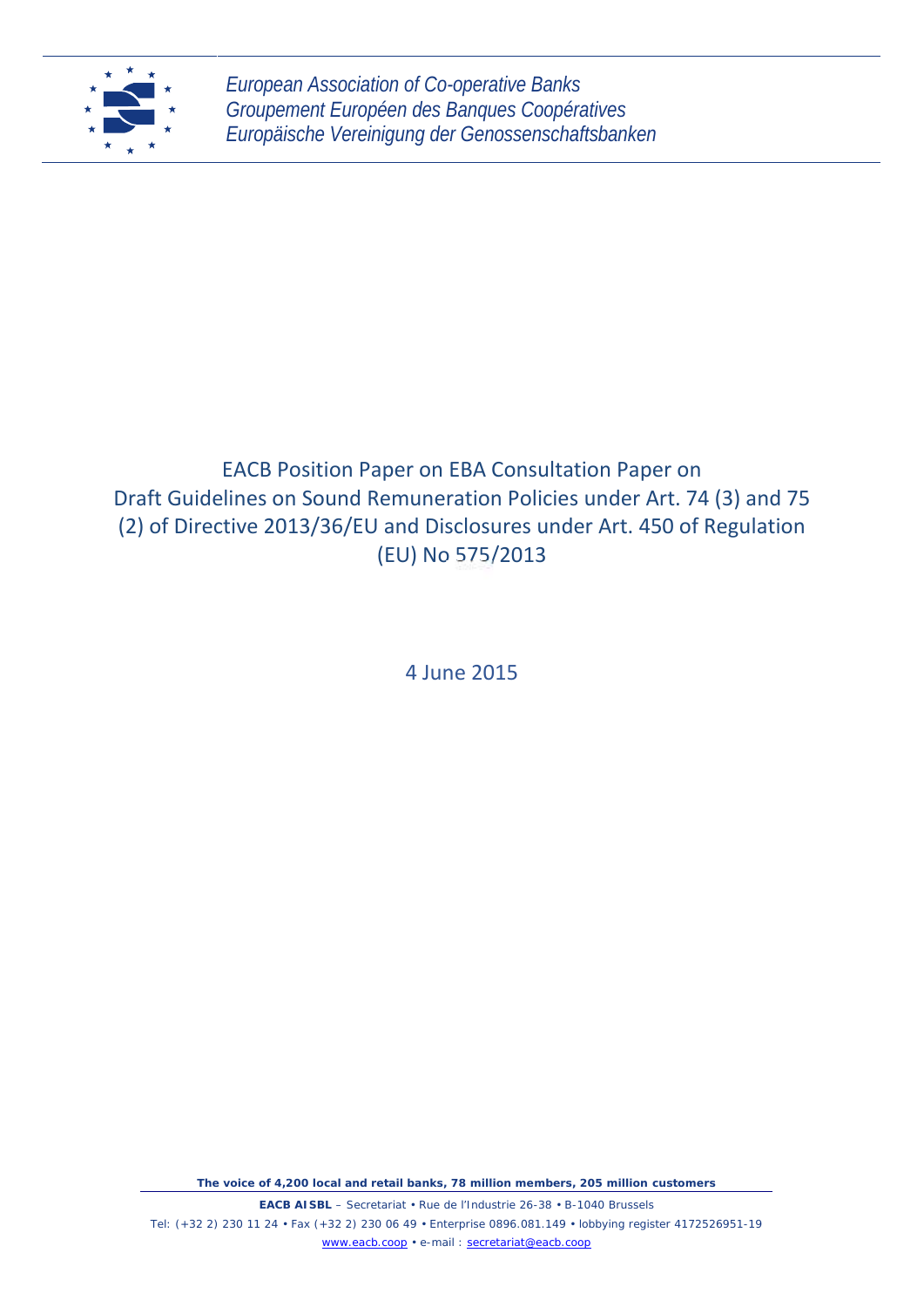

# **Contact:**

The EACB trusts that its comments will be taken into account.

For further information or questions on this paper, please contact:

- Mr. Volker Heegemann, Head of Department (volker.hegeemann@eacb.coop)
- Ms. Teodora Magdalincheva, Legal Adviser (teodora.magdalincheva@eacb.coop)

The **European Association of Co-operative Banks** (EACB) is the voice of the co-operative banks in Europe. It represents, promotes and defends the common interests of its 31 member institutions and of co-operative banks in general. Co-operative banks form decentralized networks which are subject to banking as well as co-operative legislation. Democracy, transparency and proximity are the three key characteristics of the co-operative banks' business model. With 4,200 locally operating banks and 68,000 outlets co-operative banks are widely represented throughout the enlarged European Union, playing a major role in the financial and economic system. They have a long tradition in serving 205 million customers, mainly consumers, retailers and communities. The co-operative banks in Europe represent 78 million members and 860,000 employees and have a total average market share of about 20%.

For further details, please visit www.eacb.coop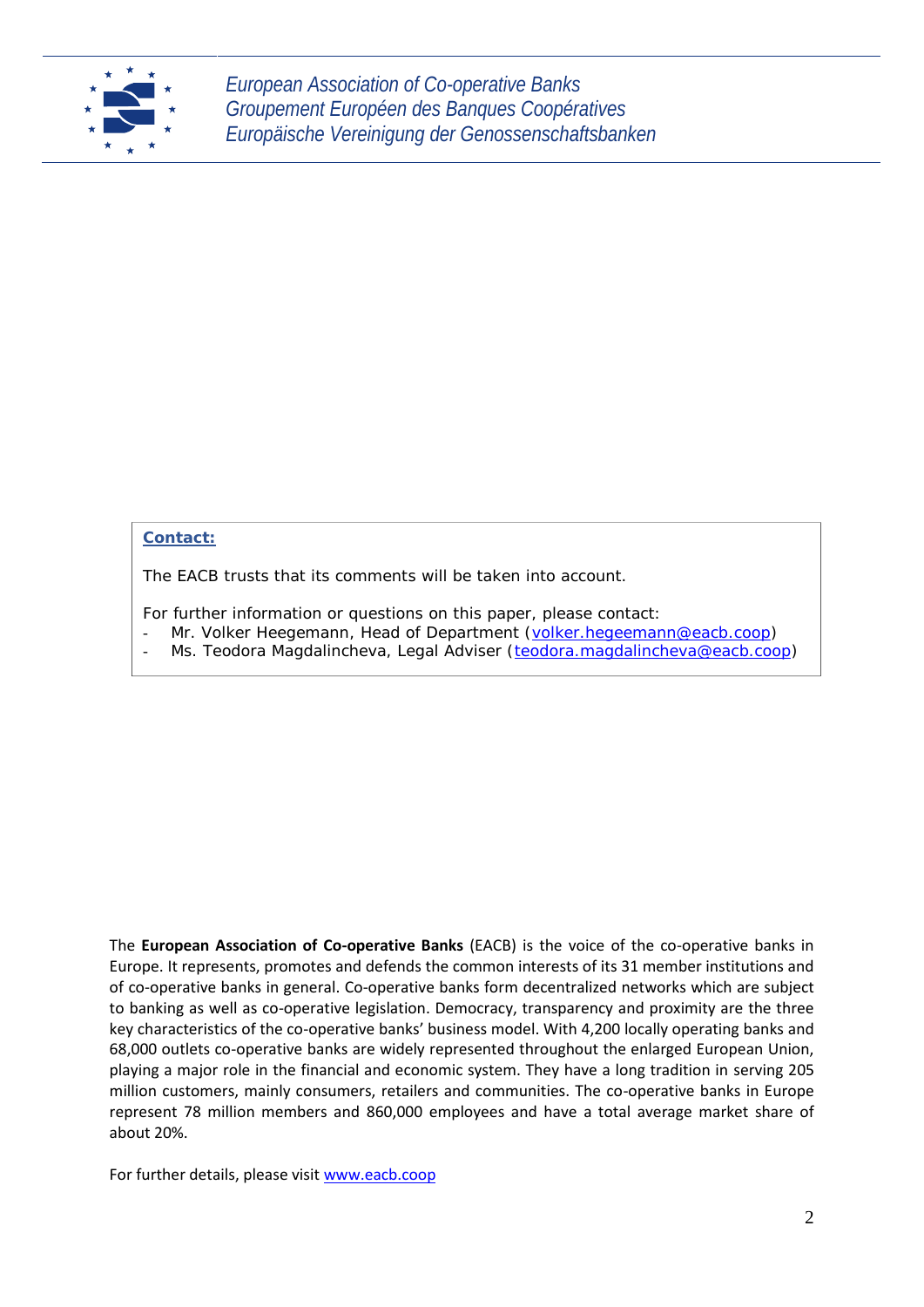

## **Introduction**

The European Association of Co-operative Banks (EACB) welcomes the opportunity to participate in the public consultation of the EBA draft Guidelines on sound remuneration policies (EBA draft Guidelines). Generally, we support the EBA initiative to update the 2010 CEBS Guidelines in order to enable consistent, efficient and effective implementation of the requirements by the institutions and promote sound compensation practices for the entire financial sector.

At the same time, however, we note that the new EBA draft Guidelines significantly change remuneration and compensation rules applicable EU-wide. On a number of issues the EBA draft Guidelines overstep the CRD IV requirements and effectively amend them requiring wider and stricter application. In addition, the new draft Guidelines seem to target a larger scope of staff members and not only the material risk takers, as envisaged under the CRD IV. Finally, we express our concerns that the EBA draft rules might not be always in line with the national legal provisions, which have been recently amended to correspond to the CRD IV. In our view this may create unsound legal environment and lead to unnecessary administrative and practical burdens for regulators, supervisors and institutions.

Our comments below are meant to make a contribution to some fundamental aspects.

## **Proportionality**

EACB members are very concerned about the EBA approach on proportionality, according to which smaller and non-complex institutions would be required to comply with remuneration provisions in a similar to systemically important institutions way. It would include without limitation the identification of material risk takers, compliance with the deferral periods and deferred portions of variable remuneration, observance of the requirements for payment in instruments, etc. EACB members do not support the above interpretation of proportionality for a number of reasons.

Firstly, it is our understanding that the CRD IV endorses the principle of proportionality, providing therefore a possibility for application of Art. 92 to 95 on a proportional basis.

Secondly, we note that EBA's interpretation is not consistent with the currently applicable national legal regimes which have already been properly and timely adjusted to the CRD IV provisions.

Finally, any "one-fits-all" application could place unjustified administrative burdens and adversely affect competition instead of ensuring sound remuneration policies of the institutions subject to the EBA draft Guidelines.

## **CRD IV incorporates the principle of proportionality**

We remind that the 2010 CEBS Guidelines explicitly recognize that the application of proportionality may lead to the neutralization of some requirements if it is reconcilable with the risk profile, risk appetite and the strategy of the institution. The 2010 CEBS Guidelines also distinguish two dimensions of proportionality (and therefore the neutralization of certain requirements): (i) proportionality among institutions on the basis of the criteria such as size, internal organization,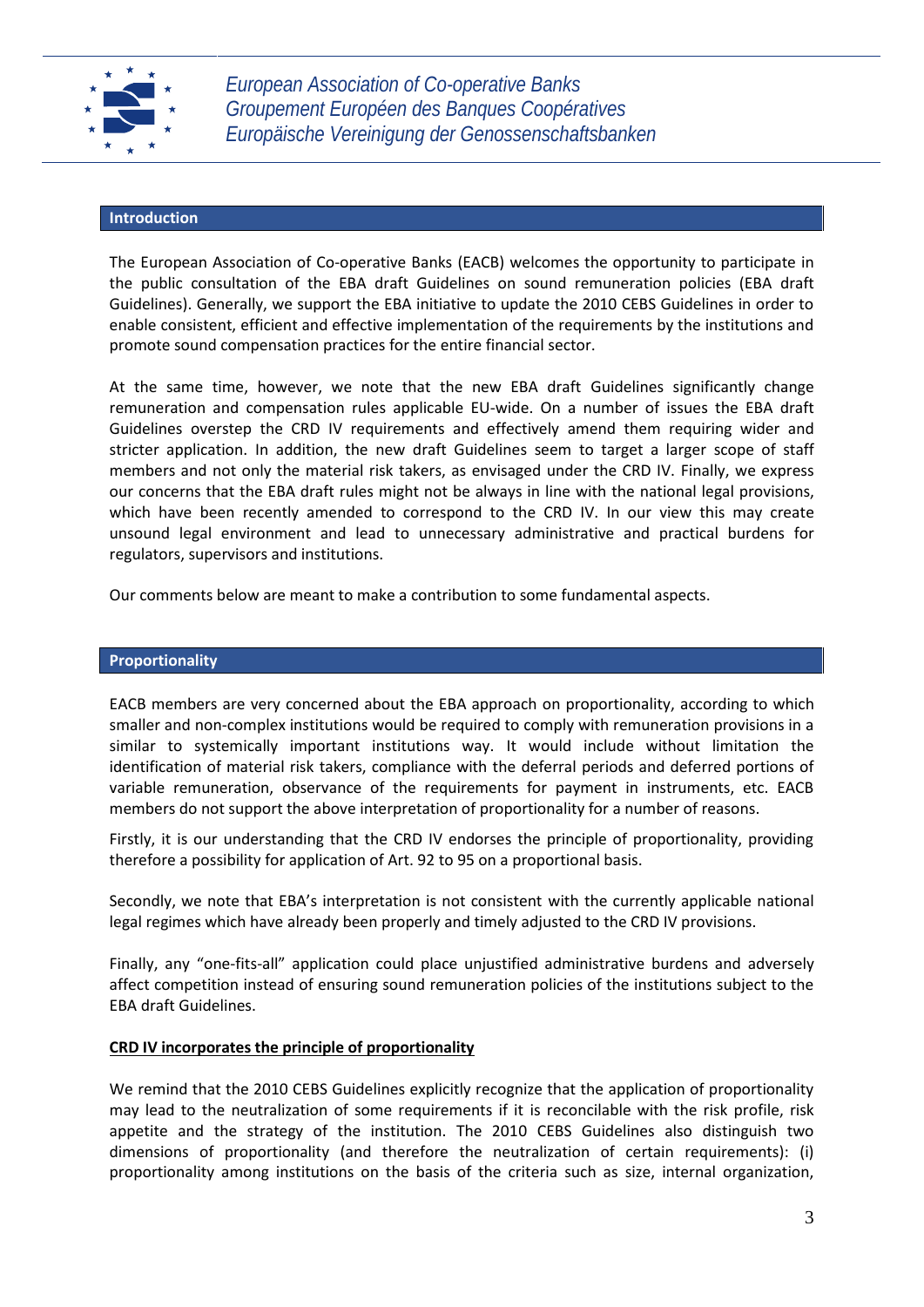

nature, scope and complexity of the activities and (ii) proportionality among categories of staff in accordance with their degree of seniority, size of obligations of the obligations into which a risk taker may enter on behalf of the institution, the size of the group of persons, who have only collectively a material impact on the risk profile of the institution, the size of the group of persons, who have a collectively a material impact on the risk profile of the institution, the business model of the line of business of the staff members, the ratio of variable and fixed payment and/or in combination with the total amount of remuneration<sup>1</sup>.

We do not see any substantial changes of CRD IV compared to CRD III, which would justify ignoring of the above described principles in any new guidelines. EACB Members are of the opinion that the CRD IV equally incorporates the principle of proportionality which allows for proportionate ('neutralized') application of the remuneration-related provisions.

More specifically, recital 66 of the Directive 2013/36/EU envisages that the provisions on remuneration should "reflect differences between different types of institutions in a proportionate manner, taking into account their size, their internal organization and nature, scope and complexity of their activities." In this context it should be noted that recital 66 of the Directive also states that "it would not be proportionate to require certain types of investment firms to comply with all of those principles". In the same vein, recital 54 provides for the application of the principles and standards on the sound management of risk in a way that takes into account the "nature, scale and complexity of the institutions' activities."

Furthermore, Art. 75 (2) CRD legal basis for the EBA draft Guidelines, stipulates that the EBA guidelines on sound remuneration policies should comply with the principles set out in Art. 92-95 CRD. In this context, we note therefore, that pursuant to Art. 92 (2) the establishment and the application of the total remuneration policies should be done in a manner and to the extent that is appropriate to the institutions' size, their internal organization and nature, scope and complexity of their activities. To the extent the application of the principles under Art. 94 is subject to "the same conditions, as those set out in Art. 92 (2)", the reference to institutions' size and complexity is also envisaged in the provision of Art. 94 CRD. In a similar manner, the co-legislators have also acknowledged the principle of proportionality in Art. 450 (2) CRR.

Finally, we note that recital 62 and Art. 92 (2) provide for the application of the remuneration policies and principles not to all staff members, but to a specific category of staff members, namely those whose professional activities have material impact on the institutions' risk profile.

Against this legal background, we, therefore, consider that CRD IV does not stipulate a "one-fits-all" approach; right on the contrary it requires a diversified and sophisticated application of the relevant provisions to ensure a sound regulation on a proportionate basis. While one may note that there is no explicit waiver under the CRD, we are of the opinion that this is exactly because the European legislature has envisaged in a very flexible manner the application of the principle of proportionality. The proper application of proportionality would exclude the need for general waivers, but as an end result flexibility is allowed and non-compliance with specific rules based on institutions' size, complexity and overall significance is justified. This legal reading is also enshrined in recital 66 of CRD as it allows for certain institutions to waive certain remuneration principles. This demonstrates that

 $1$  See page 20 and 21 of the 2010 CEBS Guidelines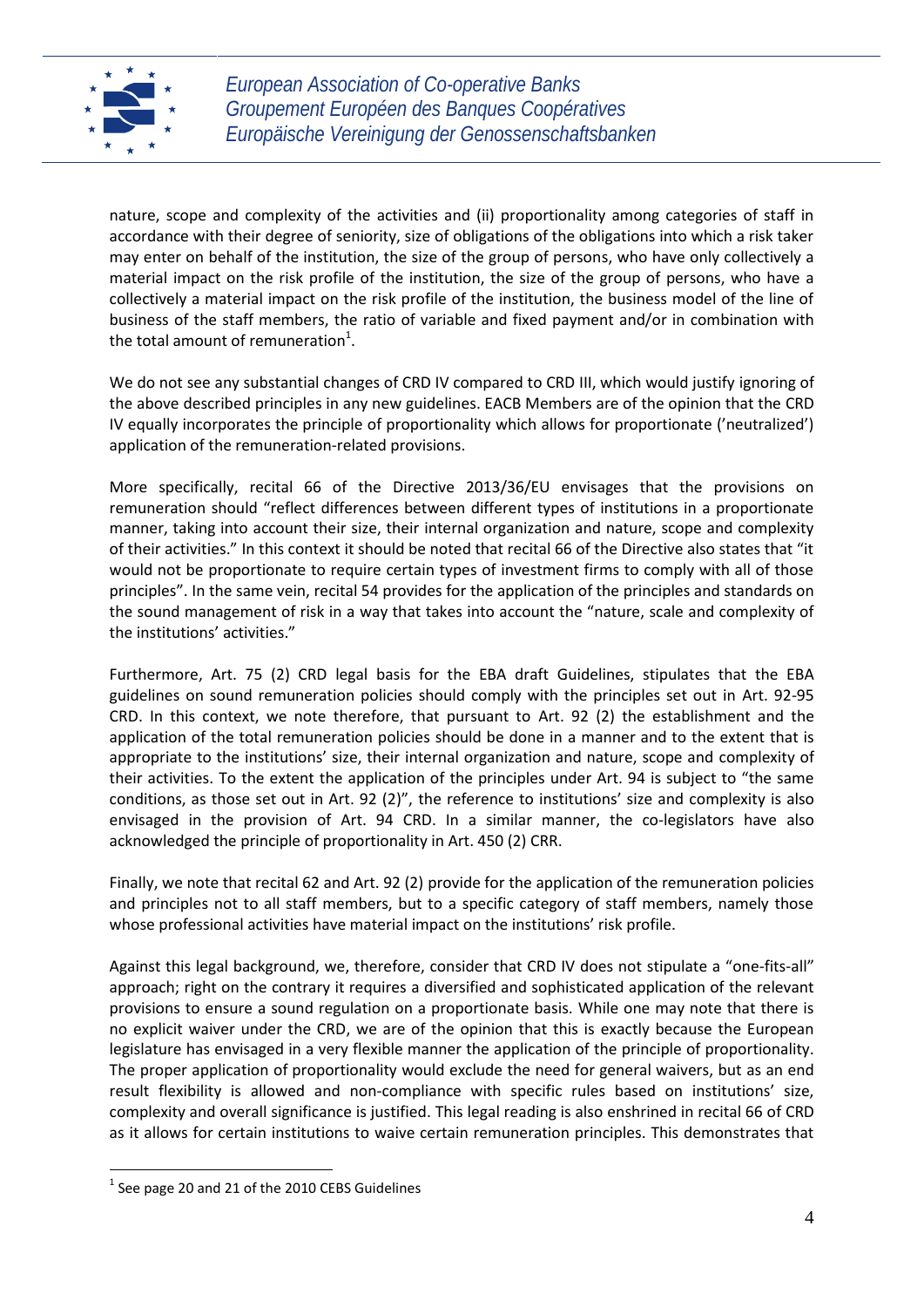

CRD IV already incorporates the concept of "neutralization" for certain institutions. Therefore, exceptions for small and non-complex institutions as well as for low amounts of variable remuneration can, in principle, be based on proportionality.

This reading is also backed by the historical genesis of the CRD IV that does not provide any differing indications. On the contrary, the wording of the CRD IV and its legislative predecessors (see only CRD III, recital 9) are all based on the understanding that proportionality implies a flexibility in the application of some requirements. The wording "*to the extent*" in Art. 94 (1) and 92 (2) gives some evidence to that and cannot mean anything else regarding the principle of proportionality than the opening for a neutralization (exemption) of certain requirements in the CRD IV.

In this context it has to be underlined that the business model of cooperative banks does not favour taking of excessive risks. First, cooperative banks are retail banks, which primarily take deposits and finance SMEs, housing and private households. This business is generally seen as rather stable with risks that are manageable but also with limited returns on investment. While also in retail banking things may go wrong, a business policy of "excessive risk taking" in retail banking, however, would require quite exceptional circumstances. Second, the business models of cooperative and mutual banks do not promote excessive risk taking at all. While regular surpluses are a key element of their business policy, the generation of maximum profits is out of the scope. The primary purpose of cooperative banks is the provision of services to members within their area of business, which implies an approach to the business that is focused on the long-term and on regular, but stable, profits. Such philosophy is mirrored also in remuneration policies which do not contain any elements or incentives to encourage excessive risk-taking. In this respect we also note that given the cooperative banks' values, variable payments may often not be based on formulae related to contribution of a unit and its staff to the general result. We have evidence that in a few jurisdictions the variable pay in a majority of co-perative banks is rather tuned according to the overall financial profit of the banks, the reserve allocation and the dividends to the shareholders. Thus cuts in the variable remuneration are often related to the bank's profit reduction.

In the light of this and giving due regard to the aforementioned provisions, EACB is of the view that the application of the principle of proportionality allows neutralization (to the extent of full non application) of certain rules both on institution and individual level and that it is appropriate to apply it particularly in the case of cooperative banks.

While the EBA seems not to share our view regarding "implied" proportionality, it nevertheless sees a need for a proportionate approach to remuneration policies and therefore intends to develop such an approach *de lege ferenda*. From our perspective this approach is only the second best, but with regard to the consequences for our members, we confirm that EACB will provide any input or necessary support to the EBA to achieve results that solve the specified issues for our members. In this context, we further note that any approach *de lege ferenda* triggers the question of transition rules to which a solution has to be found.

## **EBA draft Guidelines should consider threshold requirements as in the EU Member States**

EACB notes that the EBA understanding of proportionality is not in line with the current national legal provisions regarding remuneration and compensation policies. Those national provisions have been amended EU-wide in the past two years as a general rule to be compliant with the CRD IV. Their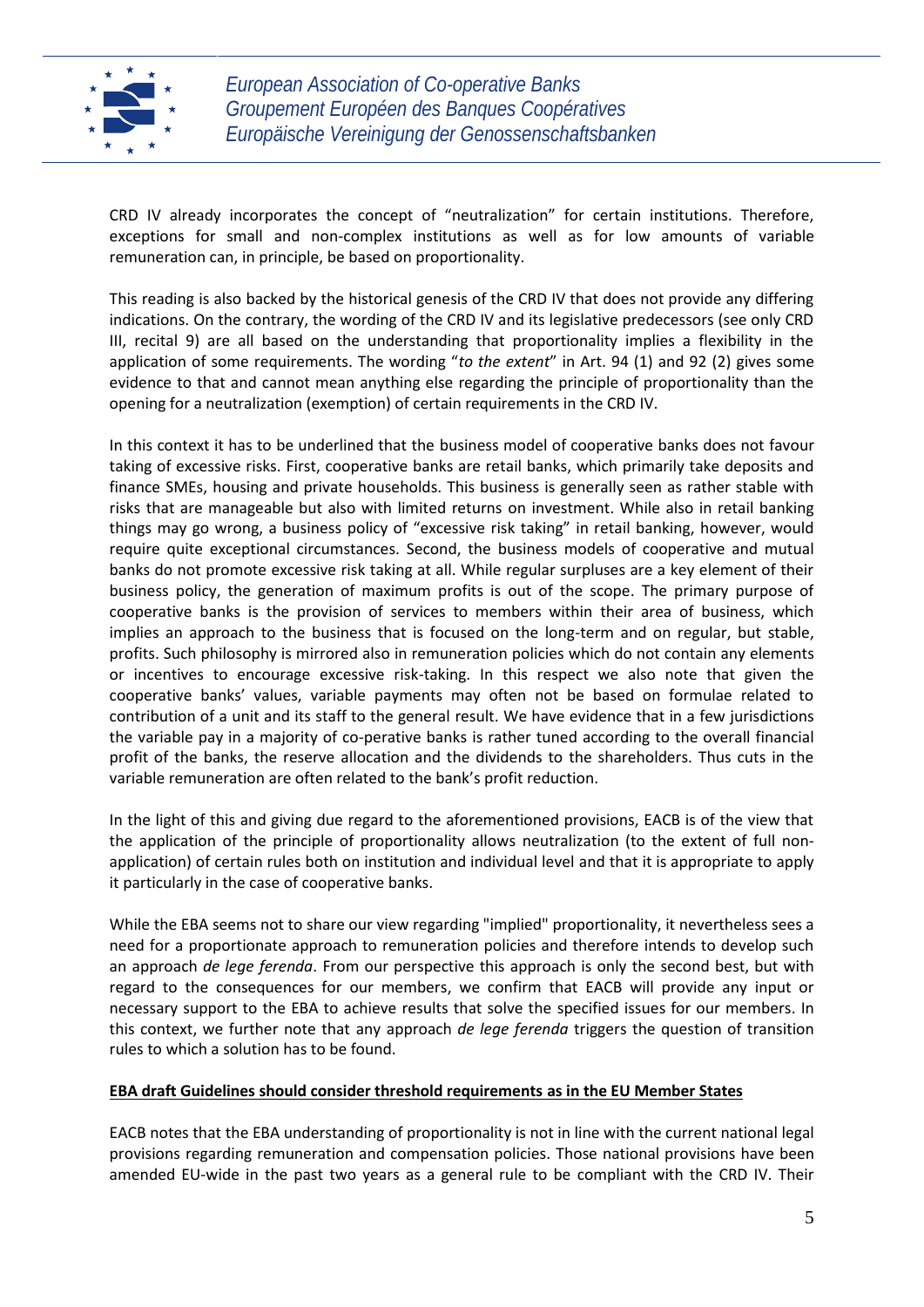

respective implementation has already required much efforts from national regulators, supervisors and institutions.

Despite the differences that exist in the various EU Member States (due to the different legal framework and practical situation), in a vast majority of them the regulators and/or supervisors have taken a pragmatic approach in line with the CRD IV and have specified thresholds below which remuneration rules would not apply or would apply to a substantial minimum. Depending on the specific regimes, such thresholds apply on institutional level and/or individual level. Irrespective of their particular design (and amount), they all aim to take into consideration fair competition, thus providing exceptions for certain institutions and staff members for which the application of some requirements would be disproportionate.

There are evident reasons for such "neutralization thresholds". They compensate for the effect that the percentage of material risk takers in the smallest institutions is the highest and may easily go beyond 50% of staff so that those institutions are the ones that are hit the hardest by the remuneration rules. Furthermore, they ensure that insignificant amounts of variable remuneration do not have to be deferred and paid out in instruments. In fact, we believe that the regulator did not intend to affect variable remuneration below certain thresholds and that also the regulatory purpose is no more perceptible by the individual staff member below those thresholds.

EACB members are convinced that this flexibility of neutralization, including to the extent of full non application in some cases, should be ensured. Due to the diversified legal and structural frameworks in the various EU Members States, the local regulators may successfully adapt EU rules on remuneration only if they are given certain discretion by way of sustaining the principle of proportionality. The thresholds, both on institutional and on individual level, should be preserved in order to avoid unnecessary administrative burdens being placed on the institutions and to ensure legal certainty and sound business environment.

The thresholds may remain as designed on national level. National supervisory authorities and legislators have implemented the CRD IV provisions in consideration of national banking markets' structures; institutions have adapted their remuneration policies accordingly. A renewed change of guiding values is unacceptable for the institutions, taking into account the multifaceted demands of various regulatory acts in the context of remuneration. A coordinated approach on the institutional level is necessary. Due to many mixed functions in small and medium-sized institutions, the remuneration of one employee can often be subject to multiple regulatory provisions, which is almost impossible to convey. In addition, institutions also have to implement and cope with massive regulatory measures outside the field of remuneration.

Alternatively, common thresholds may be established EU-wide in order to ensure better harmonization. In this case the amounts should be set at levels that give regard to the various national practices already established and not discriminate against regimes that have adopted higher thresholds.

## **Administrative burden and competition concerns**

The EBA interpretation of the principle of proportionality, excluding any possibility for neutralization (exemption) would eventually lead to disproportions, imposing equally unjustified burdens both on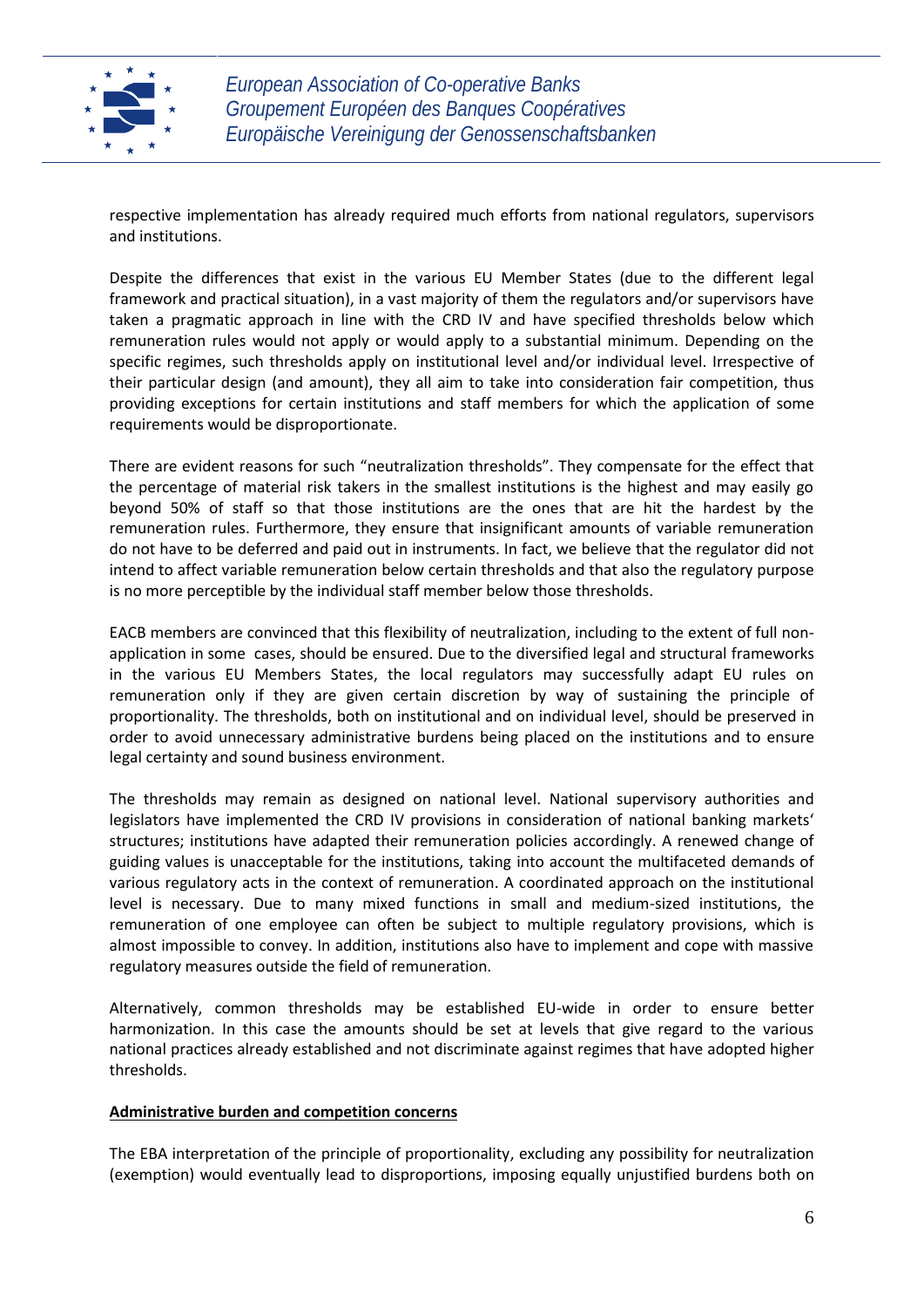

smaller and bigger institutions and staff members who would otherwise not fit into the concept of "high earners" and "material risk takers", because their variable remuneration is low.

The implementation of all provisions related to the variable remuneration to all staff by all institutions and by all of their respective subsidiaries would be very burdensome. It requires additional administrative capacity, new (or at least an upgraded) technical infrastructure to practically process all necessary calculations, involvement of more human resources in this area, etc. Extra IT costs will be necessary to adapt current remuneration tools in order to manage the remuneration policy in compliance with the complex new rules (functionalities for deferral and pay out in instruments on variable part, tax team expertise to manage the withholding of social charges and income taxes on the employees' bank accounts for the parts of variable remuneration paid in instruments, costs linked to the opening of deposit accounts for all regulated staff) and the extended number of identified staff members. In the case of very small banks, it is hardly possible to create such capacities. Instead, an additional layer of tasks is imposed on directors. Implementation and communication of regulatory acts remain in the area of responsibility of the employer even if external help is being consulted. As a rule, only members of senior management would be in a position to achieve this. Associations, too, will not be able to fill this gap, since they are not in a position to interact with medium-sized employers as they are with a group of companies as regards staff organization and performance culture. Finally, medium-sized bank employers are not "standardized" in a way that would allow them to translate all the regulatory demands, which aim at major European Banks, into their business model. Some of the provisions cannot even be sensibly applied by small and medium-sized cooperative banks with a low-risk business model, let alone be solved at reasonable costs.

It is our concern that especially in smaller institutions the required wide application would affect a big number of people with modest variable remuneration. Moreover, particularly in regional cooperative banks, the variable part of remuneration remains rather limited, (in most jurisdictions not exceeding two monthly salaries). Variable remuneration, in most cooperative banks, is kept in a range that does not exceed 6 % of the institution's overall HR-costs and is, on the individual level, within a range of 0.25 to 2 monthly salaries per year. The same applies for variable remuneration of highly qualified key performers that does not exceed the amount of 50,000 Euros per year.

In direct connection with proportionality and the removal of the minimum thresholds of remuneration are also the issues in respect of deferral. The removal will mean a significant number of additional employees are caught by deferral, many of which are on lower salaries and bonus potential, resulting in very small deferred amounts. The purpose of variable remuneration is two-fold - firstly, to incentivise and motivate and, secondly, to provide scope for reclaim, through malus and clawback, both by remuneration committees and regulators. The removal of proportionality and the application of deferral to smaller bonus levels, removes both purposes of variable pay, as not receiving it for a number of years removes any link between performance and reward and the pot being built to apply malus or clawback is insignificant.

A further burden is the implementation of a risk-based and performance-oriented remuneration policy. While variable remuneration normally is performance oriented, most smaller cooperative banks apply tools for its measurement that are not or only to a minimum extent based on commercial results or risk. With regard to the specific mission of cooperative banks, where customer/member satisfaction is the guiding principle, any approach that focuses too much on risk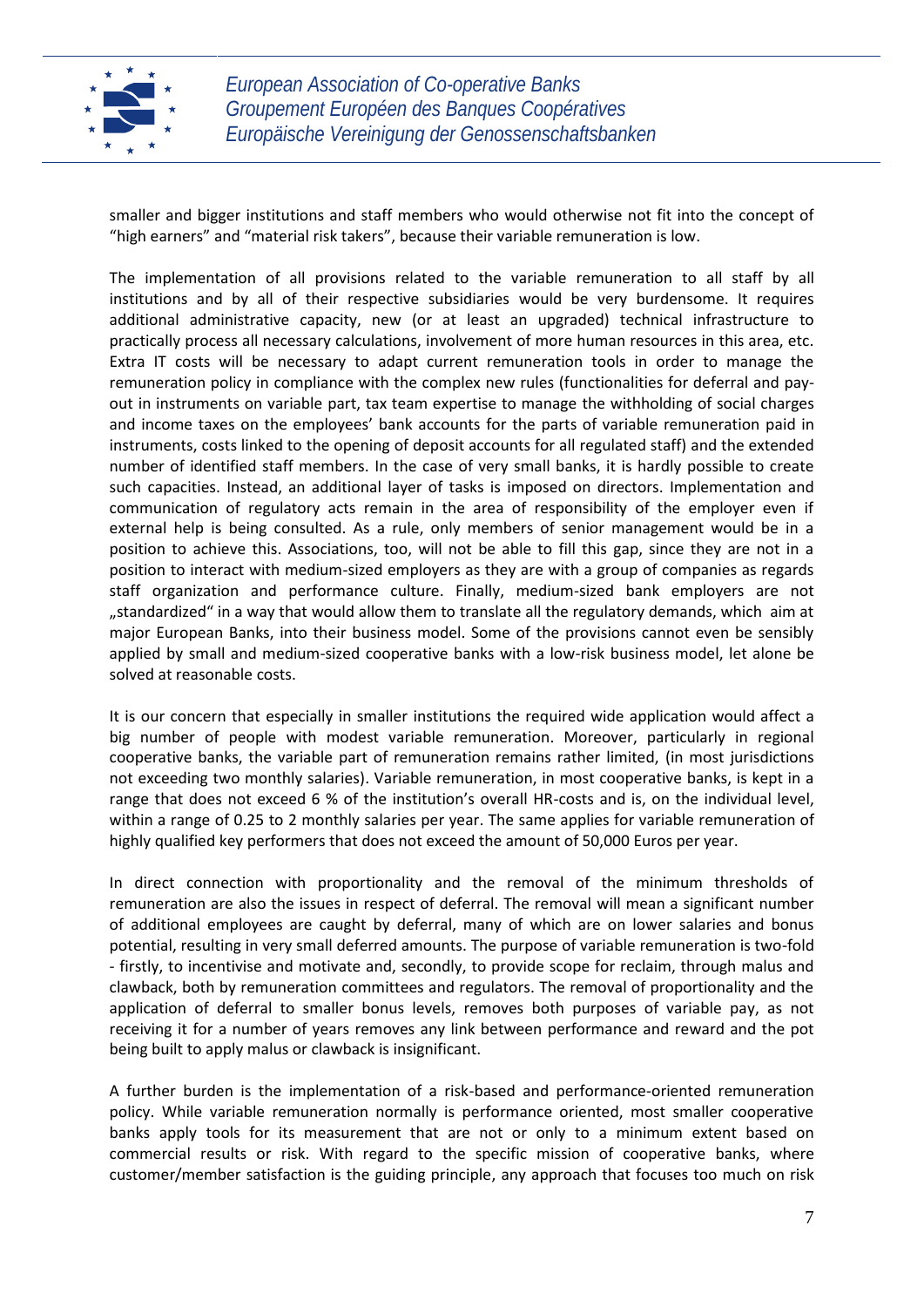

and commercial results would be unacceptable. Moreover, the implementation of a stringent risk- /commercial performance-related approach would also be one of the most demanding challenges for smaller institutions. A proportionate approach is therefore urgently needed in this context as well.

In the light of the above remarks and due to the very burdensome implications, we fear that the EBA approach will push the institutions to redesign their remuneration policies and completely withdraw from the use of variable remuneration. The unintended impact could be:

- 1. losing an important managerial instrument to incentivise good performance even in institutions where the variable remuneration has a limited weight, a large number of staff receives this kind of compensation which is instrumental in aligning staff behaviour to the management guidelines;
- 2. increasing fixed costs the bank cost structure would become less flexible and, simultaneously, the bank would lose the only suitable instrument to manage labour costs, taking into account the market scenarios (a concern of all times, but particularly relevant in times of stress);
- 3. possible staff reduction or less qualified staff when faced with a choice of employment between financial sector with high regulation, personal accountability, deferred remuneration and another sector, with no such requirements, then a too severe approach in the financial sector will potentially drive talent away. This is particularly likely at this mid to senior management band, now being caught by the removal of proportionality, where salaries are not significant enough for bonuses not to feature in the individual's consideration of what they expect their annual remuneration to be.

Finally, the more stringent EBA draft rules further deviate from the FSB principles applicable worldwide, thus extending the regulatory gap between the EU–based institutions and the ones based in third countries, while placing the EU-based institutions in competitive disadvantage.

# **EACB Conclusion**

Considering the aforementioned arguments, the EACB members are of the view that CRD IV already incorporates the principle of proportionality, leaving a room for a possible exemption (neutralization) of a number of the remuneration rules in line approach undertaken in 2010 CEBS Guidelines. This could be practically implemented in compliance with the conditions and the thresholds that are already endorsed by the national regulators and/or supervisors. Alternatively, in order to promote a more harmonized application of the remuneration rules among the Member States, on the basis of CRD IV EBA may define *de minimis* thresholds on both institutional and individual level that could be applicable consistently to the EU banking industry and below which requirements relating to deferral, payment in instruments, retention periods could be neutralized. There are a number of European models for setting such thresholds. In any case, specific calculations would be required. To illustrate its position, EACB notes that the single common threshold at institution level should not be set below EUR 10 billion of total assets. The common threshold at individual level may be set relatively, i.e. 50% of the fixed component of the remuneration of the respective staff member, or in absolute terms, in which case, balancing between the different levels existing at national level, we suggest that the common threshold at individual level should not go below a variable remuneration that equals to EUR 120 000.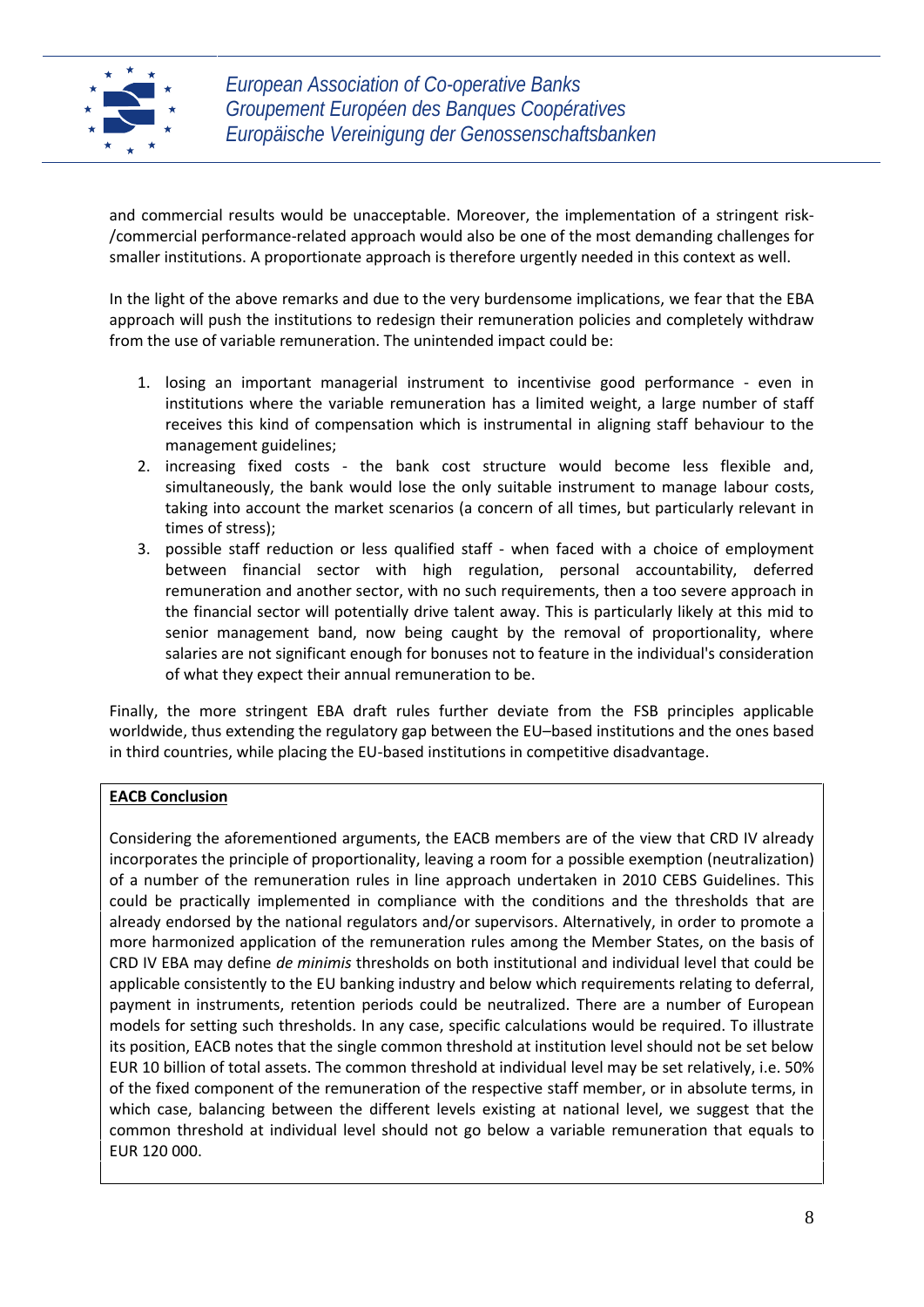

Finally, should the regulators nevertheless decide that the CRD IV does not allow neutralization (exemption) of some remuneration rules, then as suggested by EBA it would be appropriate to initiate legislative amendments. In this respect, the EACB members note that some transitional period has to be considered during which the neutralization of some rules will be applied both on institutional and individual level. All of the arguments outlined above are applicable for the transitional period request.

## **Right of social partners to conclude and enforce collective agreements**

We strongly regret that the EBA draft Guidelines, when eliminating possibilities of neutralization, do not make any reference to collective labour agreements. In fact, in some jurisdictions variable elements are part of such agreements and are paid either to all employees, or to certain categories of employees. Typically, when stipulated in such agreements, those elements of variable remuneration are not significant. Particularly in smaller regional institutions, which identify a high percentage of staff members as material risk takers, the rules on variable remuneration would have to be applied to a relevant number of staff members falling under collective agreements.

In a number of jurisdictions the collectively agreed rules (including remuneration rules) benefit from a high-rank legal protection. This is also enshrined under CRD IV, where recital 69 specifically stipulates that the "*provisions on remuneration should be without prejudice to the full exercise of fundamental rights under article 153 (5) …and the rights of social partners to conclude and enforce collective agreements, in accordance with national law and customs*." This recital properly reflects that the right of coalition is a fundamental right in the EU and the right to conclude collective agreements a fundamental right in several Member States.

Due to the deletion of any possibilities of exemption (neutralization), we see an urgent need for the EBA to provide explicit guidance on the relationship of the CRD IV, the future guidelines and the right of coalition and the right to conclude collective agreements, in particular, whether and how such agreements resulting from national labour law could be affected without questioning the hierarchy of norms and the separation of powers.

We nevertheless maintain our serious doubts that the CRD IV intends to affect any such agreements, as it would according to the EBA draft Guidelines. We challenge the legal argument brought forward in the hearing, that collective labour agreements would also be possible in the future, strikes the right note in this context. In fact it leaves recital 69 without any substance: EU interference in the freedom of coalition and collective agreements would be permitted as long as at least theoretically just some room for such agreements is left. Since there will be theoretically always some room left, even in the case of substantial interference, only a full negation of the rights in question would be in conflict with recital 69. This would imply that recital 69 is completely useless.

In the light of the aforementioned, EACB considers that Recital 69 of the CRD should be referred to directly within the draft Guidelines and that the payments agreed within collective agreements should be excluded from the scope of application the EBA rules regarding payment of variable remuneration.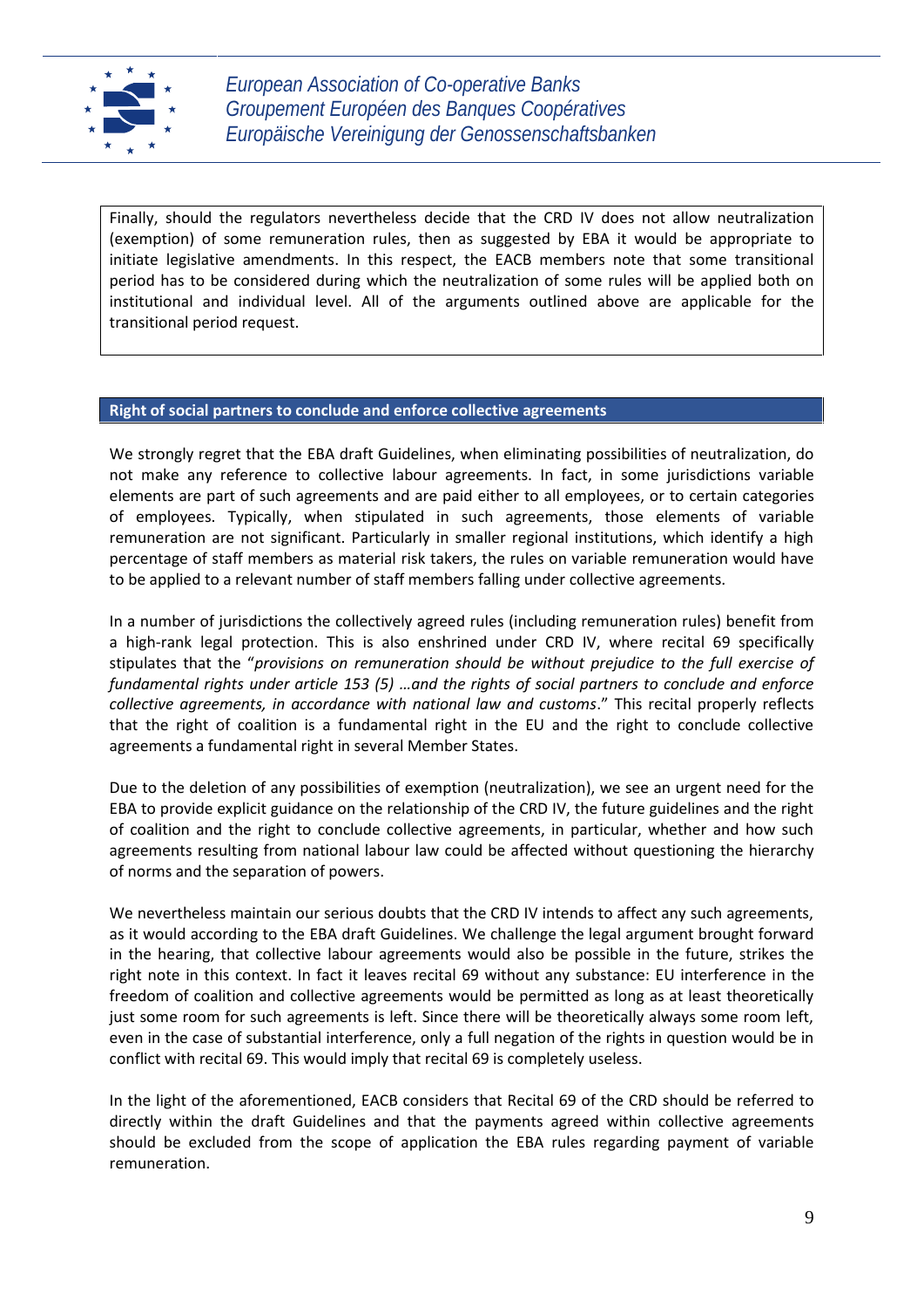

## **EBA questions for consultation: selected issues**

## **Q 1: Are the definitions provided sufficiently clear; are additional definitions needed?**

The EBA draft Guidelines would be applicable to all EU competent authorities and institutions on a solo and consolidated basis, including all subsidiaries which are not subject to the CRD IV framework (para 2 and 4) and to all or to a specific staff of the institutions (para 5). In this respect, the definition of "staff" is particularly important. According to para 6g "staff" includes not only all employees and management bodies of the institutions and all its subsidiaries (including not subject to CRD), but also "any other person acting on behalf of the institution and its subsidiaries". The latter element is so broad that it may even allow capturing subcontractors (such as IT and health specialist) and even persons acting on the basis of a power of attorney on behalf of a respective institution (or even its subsidiary which would not qualify as institution), irrespective of the peculiarities of the specific civil, labour, corporate or commercial law provisions that may vary from one Member State to the other. Furthermore, in order to ensure consistency between EBA draft Guidelines and other guidelines on remuneration, such as the AIFMD Guidelines<sup>2</sup>, the definition of staff should be limited only to persons acting on behalf of an employment agreement and the members of the managements bodies.

# **Q 2: Are the guidelines in chapter 5 appropriate and sufficiently clear?**

We appreciate that the EBA draft Guidelines explain in para 8 the differentiation between all staff and identified staff. However, the Guidelines should possibly elaborate more on this differentiation and clearly indicate in one place which rules apply to all staff and which apply to identified staff only. As a minimum, it should be clearly explained that rules on instrument payment, deferral, retention and clawback only apply to identified staff.

# **Q 3: Are the guidelines regarding the shareholders' involvement in setting higher ratios for variable remuneration sufficiently clear?**

The EBA draft Guidelines go into much more details regarding the involvement of the shareholders in the governance of the remuneration process, envisaging powers which are not provided for under the CRD IV in favour of the general meeting. More specifically, CRD requires that the general principles of remuneration policy are approved by the "management body in its supervisory function" (Art. 92(2)(c) CRD), while EBA leaves a possibility for the approval of the institution's remuneration policy by the shareholders (para 32). This inconsistency is also obvious with regard to the decisions on remuneration of the members of the management board (or other identified staff). Art. 92(2)(f) CRD stipulates that "management board in its supervisory function", and not the shareholders, as envisaged by the EBA, will oversee the remuneration to some senior officers (para 32). In this context, we note that in some national jurisdictions the remuneration issues are not within the competences of the shareholders. Therefore, the stipulated additional powers granted to the shareholders' meeting create a confusion and are not justified. They miss a sound legal base in the CRD IV and might conflict with national legal provisions.

<sup>2</sup> See ESMA Guidelines on sound remuneration policies under the AIFMD, 2013, p. 5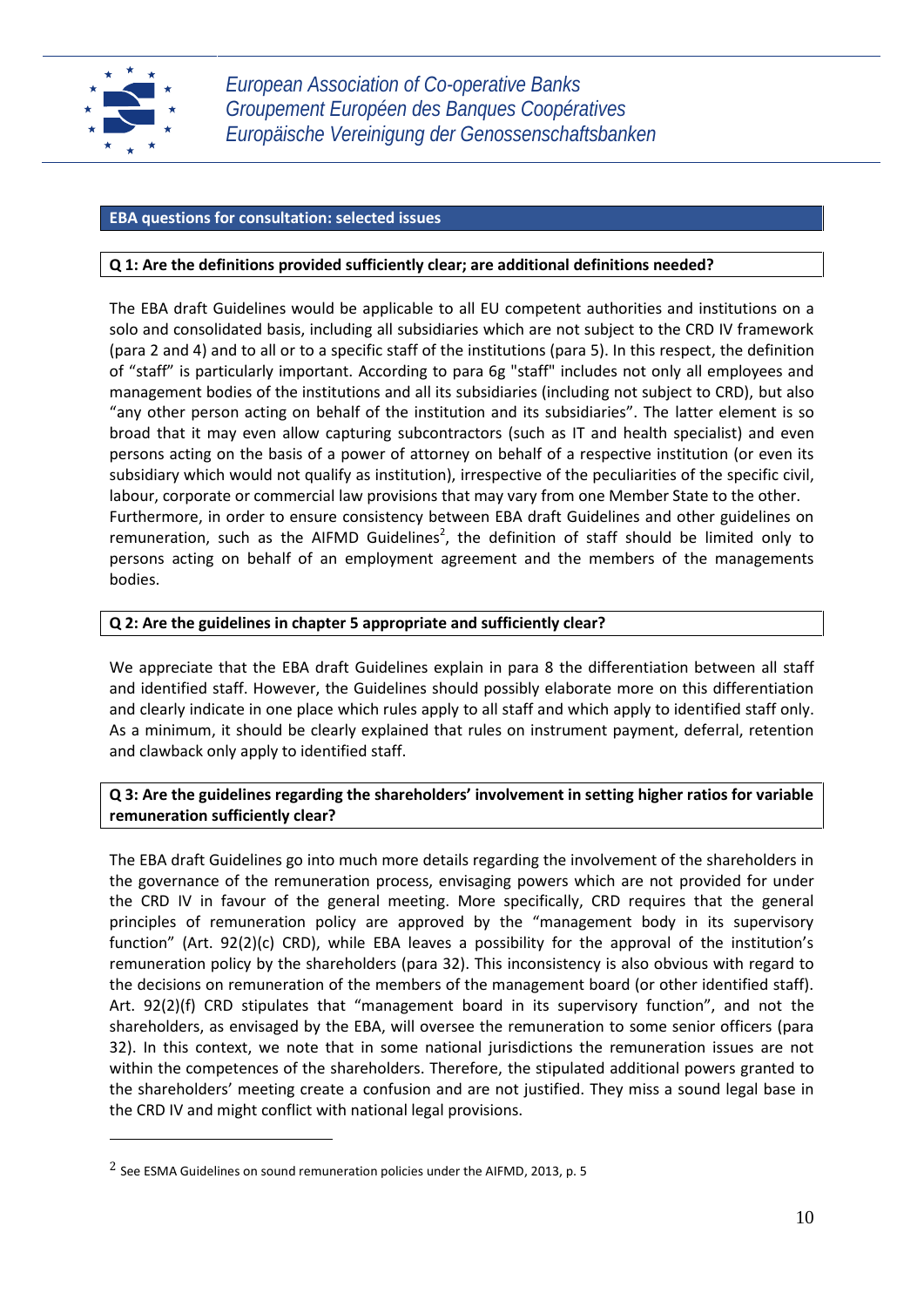

Furthermore, we note that the EBA draft Guidelines provide for very detailed rules on the shareholders' rights to increase the variable and fixed component ratio up to 200%. While EACB members acknowledge that such powers are generally CRD-based, we are of the view that the EBA highly detailed rules are quite complicated and not flexible to possible market changes and/or specific situations that might require timely increase on prudent basis of some payments in order to ensure professionalism.

## **Q 4: Are the guidelines regarding remuneration policies and group context appropriate and sufficiently clear?**

## *Design and oversight of remuneration policy*

EACB is of the view that the detailed draft provisions of the Guidelines interfere with the general allocation of competence as envisaged under the respective national legal acts, which is also not in line with the CRD IV. The full transfer of remuneration policy competences to the management board (not only of the general principles of the remuneration policy) is not in compliance with CRD IV and with the national legal provisions.

Pursuant to CRD IV, the management board in its supervisory function is competent to "**adopt and periodically review the general principles of the remuneration policy**", as well as to oversee its implementation (Art. 92(2)(c) CRD IV). EBA reflected this provision in the draft Guidelines slightly differently, stipulating that the "supervisory function should be responsible for **adopting and maintaining remuneration policy of the institution**, and overseeing its implementation…" (para 17). In addition, according to the EBA the supervisory function would have to approve any changes to the remuneration policy, as well as material exemptions for single staff members (para 17) and would be responsible for directly overseeing the remuneration of senior officers in independent control function (para 25).

The interpretation of the EBA goes beyond the legally provided competences of the supervisory function under the CRD IV, entrusting it with the adoption and review of the remuneration policy of the institution in its entirety, not only of the general principles that govern this remuneration policy. The EBA approach is not consistent with a majority of national legal regimes and is therefore not compatible with the hierarchy of norms. It is not common for the supervisory board to be entrusted with specific tasks with every-day implications.

Moreover, considering the rather detailed responsibilities and tasks of the remuneration committee, we have the impression that the "management board in its supervisory function" is converted into an operational unit, with all its implications on e.g. knowledge and expertise of members, time commitment, remuneration, liability, etc. This conversion may be a source of governance problems – namely, how would the supervisory function, which is increasingly mandated with tasks beyond supervision, be controlled. This problem may become particularly evident in two-tier systems. We therefore ask the EBA to reconsider and to come to a distribution of powers in remuneration between executive and supervisory function that does not hamper the basic principles and design.

Finally, we note that the EBA interpretation might be seen as not fully in line with the approach of ESMA either. More specifically, pursuant to para 21 of the ESMA Guidelines on remuneration policies and practices (MiFID) "the design of remuneration policies and practices should be approved by senior management" or only where appropriate by the supervisory function. This allows some flexibility in the implementation of the respective requirement in a way that best suits the different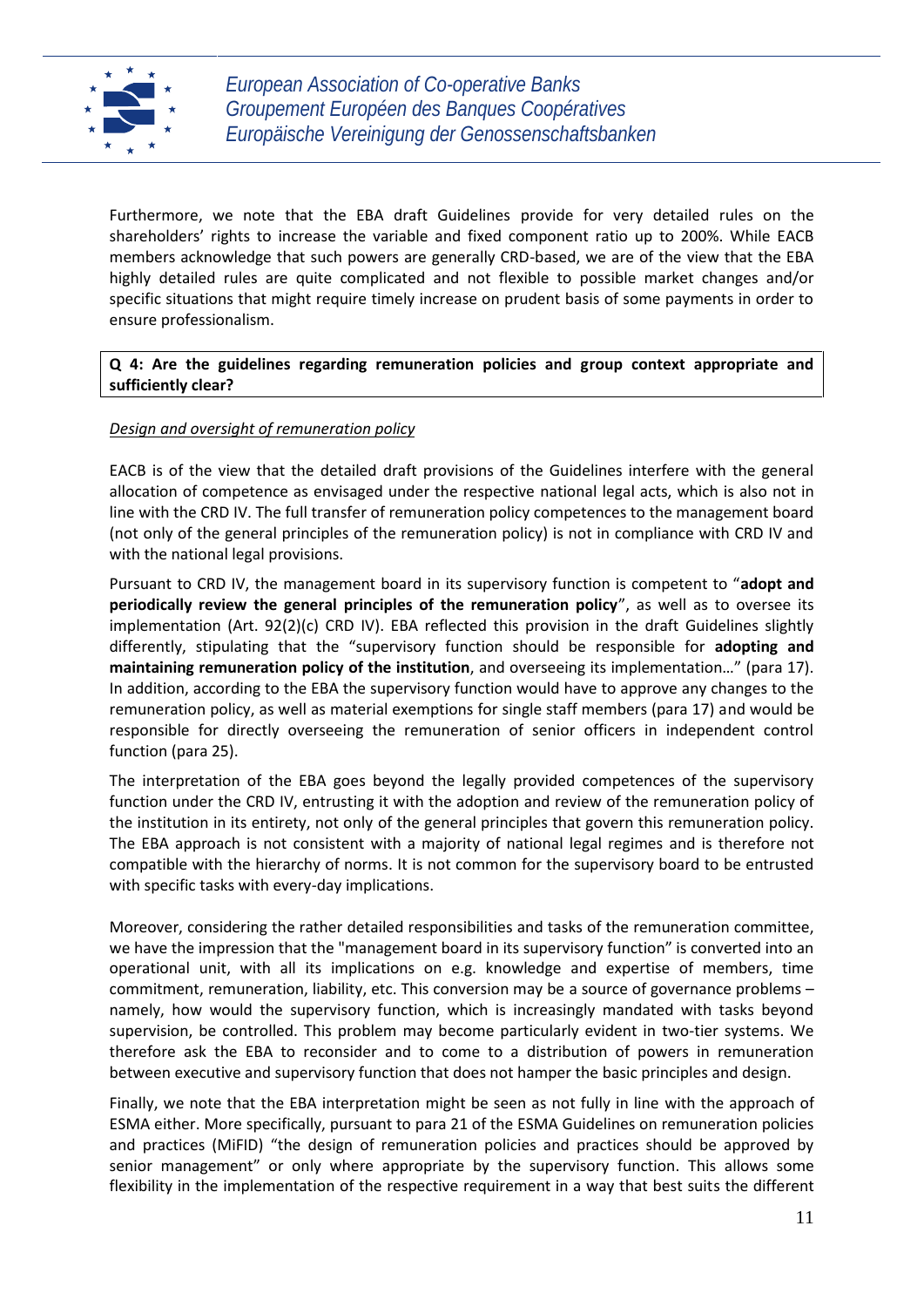

legal frameworks and business structures. In this context, we note that general regulatory consistency in accordance with the CRD IV requirements should be ensured.

# *Remuneration Committee (Rem Co)*

EACB also notes that the detailed and mandatory requirements regarding the Rem Co could be quite problematic.

More specifically, the independence requirements seem to go beyond the CRD IV. Art. 95 (1) CRD does not require that a "majority" of the Rem Co members should be independent, rather it emphasizes that the Rem Co should be constituted in a way that enables it to "exercise competent and independent judgement on remuneration policies and practices". Likewise, the Guidelines on Internal Governance to which EBA cross refers, also leave it up to the respective institution to decide on the appropriate number of the independent members. Thus, we don't see any reason for the EBA to require that a majority of the Rem Co members should be independent (para 42).

The detailed rules on the composition and tasks of the Rem Co (supervisory function) could indirectly influence internal governance rules of the institutions. This might be an issue when, for instance, there is interdependence between the composition of the Rem Co and other bodies of the institutions, required under the national law. Such new burden seems disproportionate and would impose additional material costs and efforts for cancelling the membership of individuals not fulfilling the requirements and recruiting new members in compliance with this regulation.

In addition, the reference to independence as defined under the Guidelines on Internal Governance (independence from subsidiary, group and controlling shareholder) is also quite problematic from our perspective, since it does not give regard to the cooperative banks' models. In cooperative groups/networks the board members (respectively the committee members) are actually clients and holders of capital instruments of the cooperatives. Therefore, the concept of "independent directors" as determined under the Guidelines on Internal Governance is not suitable in the context of most cooperative banking groups.

We appreciate that the EBA draft Guidelines provide for the possibility to ensure independence via "other measures" (para 42). At the same time, however, the EBA draft Guidelines are not precise what those "other measures" might be. If the idea behind this provision is, as already stated by EBA during the public hearing, that the directors should not decide on their own remuneration, it should be more clearly stated to avoid any misinterpretation. Therefore, EACB suggests that the draft Guidelines include an explicit language to recognize the cooperative structure regarding the independence of the Rem Co (supervisory board) members.

We consider that non-executive directors are independent by nature in a cooperative bank for specific reasons such as *inter alia* the following:

- their democratic election process by the general meeting (the cooperative rule "one man, one vote" fully applies and the voting rights are not proportional with the shareholdings),
- the absence of common interest between each director and a specific shareholder or a group of shareholders (no conflict of interest) unlike other joint stock companies, listed or not, in which the directors represent a determined shareholder or a specific group of shareholders.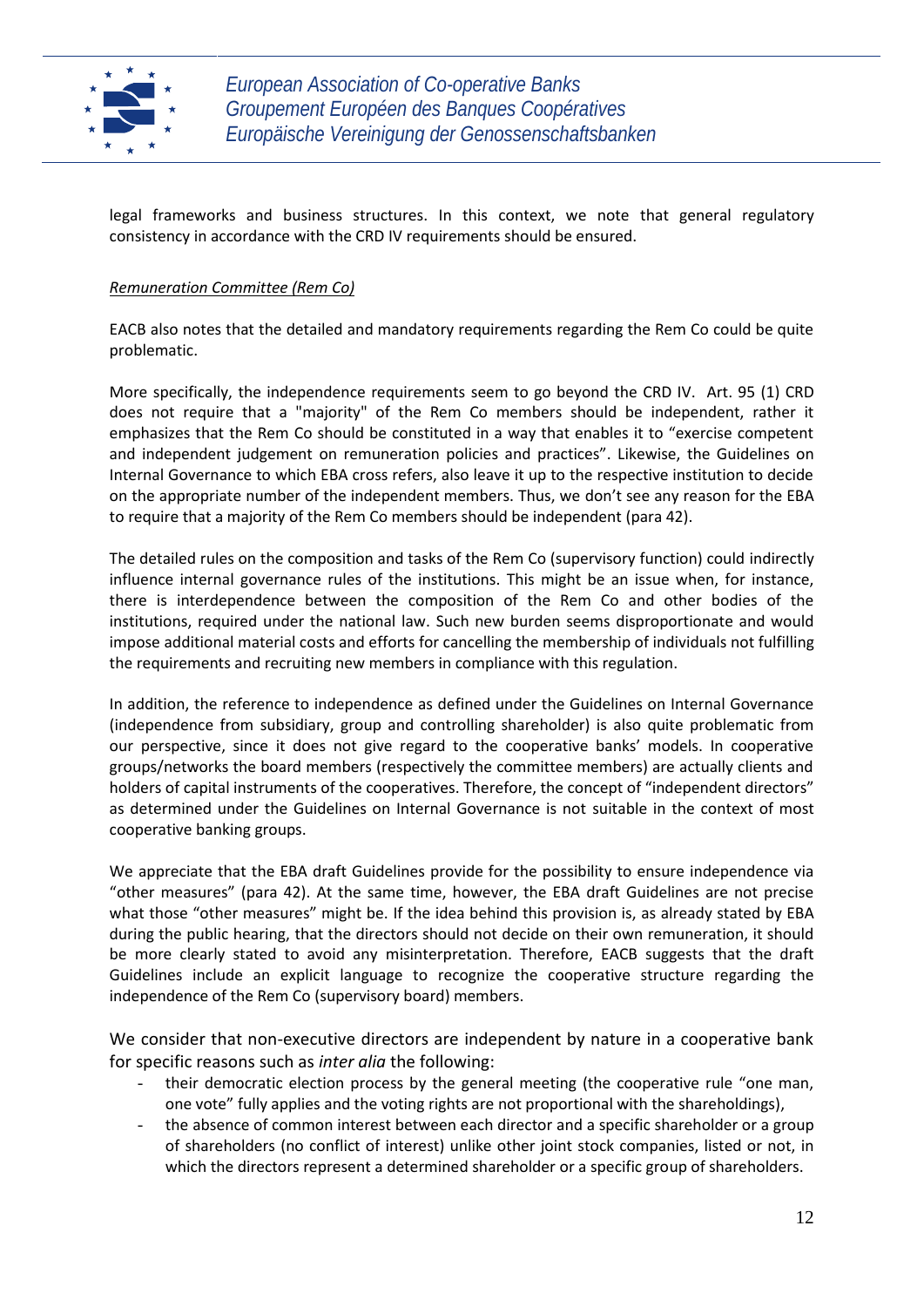

Finally, EACB members are also concerned about the highly detailed rules on the collaboration between the Rem Co and the other internal committees. It is our understanding that this collaboration should be encouraged as a "good practice", while not requiring mandatory participation in the various internal committees.

## *Remuneration policies in group context*

Generally, the EBA draft Guidelines seem to ensure the use of the derogation provided under CRR for the application of the remuneration policies on individual level (para 60). EACB supports this approach and notes its legal compliance and practical meaning. In order to avoid any misinterpretation and burdensome consequences, however, this possibility for exemption from application on a solo basis for subsidiaries included in the supervision on a consolidated basis should be more clearly outlined. Thus, for instance, EACB notes the mandatory wording under para 63, according to which "...the consolidating institution **must** ensure that subsidiaries within the group which are not themselves subject to the CRD, apply the group-wide remuneration policies to all staff....". In the same vein para 74 explicitly stipulates that for subsidiaries of significant institutions all requirements should be applied as they apply on consolidated level.

It's been EBA's understanding that "the subsidiaries which are not subject to the CRD on an individual basis do not need to apply the CRD and consequently the RTS on a solo level, but are included in a consolidated group level assessment" (see page 39, EBA final draft RTS on Identified Staff ). This understanding has been reiterated by the wording of para 100 of the EBA draft Guidelines. Additionally, para 105 explicitly requires that the subsidiaries, including the ones outside the scope of the CRD, should provide necessary information only for the staff "with material impact on the institutions risk profile on the consolidated level". Therefore, it seems that in subsidiaries which are not themselves subject to CRD only identified staff of material business units from group perspective (based on consolidated assessment) have to be assessed and not (all) staff of all subsidiaries as provided for under section 7 of the EBA draft Guidelines.

In a Group context, applying CRD IV provisions on a solo basis to each subsidiary irrespective of its size, significance and organization would constitute an administrative burden and a source of great complexity (in terms of identification process, implementation of CRD rules on the variable remuneration of the identified staff, public disclosures and reporting). Furthermore, this would create an uneven playing field between in-scope and out-of-scope institutions. EEA would have major competitive concerns in particular to maintain the same level playing field and retain their best performers applying these rules in all their subsidiaries located outside EEA. Similarly, subsidiaries located in EEA countries would be confronted to a distortion of competition with their peers which are not part of a Group.

The application of remuneration requirements to all subsidiaries would necessarily create a distortion of competition in favour of any subsidiary controlled by non-banking institutions and to the detriment of any subsidiary controlled by a banking institution if the latter is not in a position to offer any flexibility on the variable remuneration to its identified staff.

Considering the aforesaid concerns, EACB members are of the view that further clarifications are needed in the draft Guidelines to ensure the common understanding that the relevant provisions of the CRD (especially Art 92(1)) only refer to subsidiaries on a prudential consolidation basis. In this respect we would appreciate a clarification in the draft Guidelines that the insurance undertakings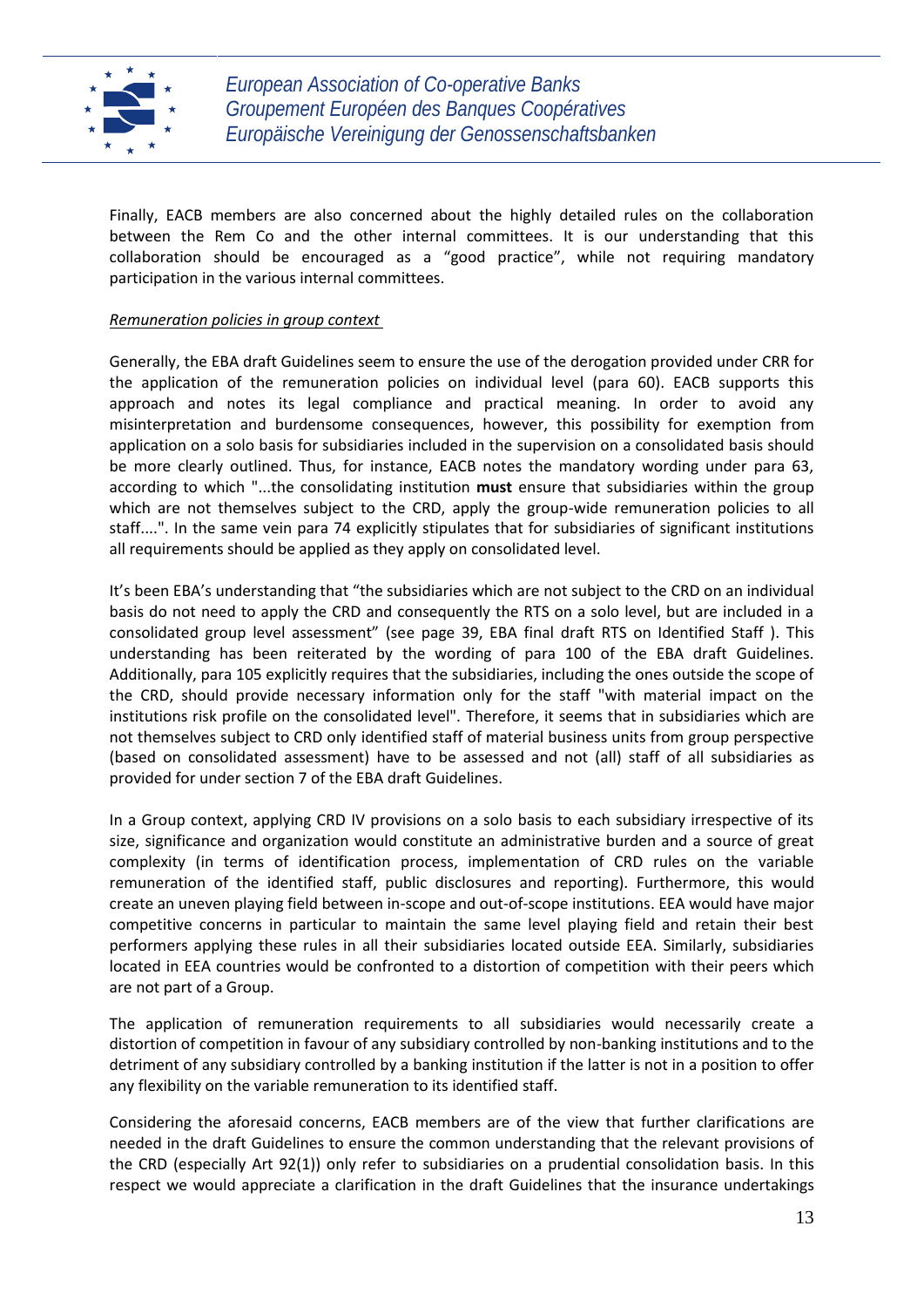

(not being financial institutions in the sense of CRR) would not be considered as subsidiaries in the context of the articles of the CRD on remuneration. In addition, we are of the opinion that the companies in a Group that are subject to specific rules (AIFMs and UCITs asset management) do not have to apply rules on remuneration on a consolidated (or sub-consolidated) basis, except for some individuals who have specific functions at the Group level.

# **Q 6: Are the guidelines on the identification of staff appropriate and sufficiently clear?**

EACB notes that CRD IV targets only those staff members whose activities materially impact the risk profile of the institutions. Art. 92 (1) CRD explicitly states that compliance with the principles envisaged therein would be required on the basis of the institutions' complexity and size and only for "risk takers, staff engaged in control functions and any employee receiving total remuneration that takes them into the same bracket as senior management" or material risk takers. Art. 94 CRD cross refers to Art 92 (2) CRD and is applicable under the same conditions as Art. 92 (2) CRD. Therefore, the EBA requirement under para 10 of the draft Guidelines that "all institutions should comply with regard to the remuneration policy for all staff with the principles set out in Art. 92 CRD" seems to overstep the provisions of the level 1 act.

Having outlined this understanding, we note that proper identification of the different categories of staff members requires both clear distinction between the various business areas of an institution and due consideration of the internal organizational workflows and responsibilities of the concerned staff. Decisive should also be how the business model of the business unit of the staff member is organized in detail. Employees who due to internal rules of procedure and organization only have limited powers or do not work in risk-entailing business divisions of the credit institution have no material impact on the risk profile within the meaning of the EBA draft Guidelines. Thus they should not be covered by the Art 92 – 95 CRD.

Finally, we further reiterate our position that there should be thresholds on individual level below which these draft Guidelines would not be applicable. The low amounts normally could not incentivize risk behaviour, while at the same time they do not endanger the financial stability and soundness of the bank. Thus, the restrictions under the CRD IV and the EBA draft Guidelines should not be applied to them.

# **Q 10: Are the requirements on the retention bonus appropriate and sufficiently clear?**

Retention bonuses are used under extraordinary circumstances, such as restructuring, wind down or in change of control situations. In such cases, it is of utmost importance to motivate and retain the key staff members. To do so, it is a common market practice to grant retention bonuses in order to retain the key employees and ensure the successful implementation of the appropriate measures. The application of the very strict limitations relating to variable remuneration in these very special situations seems disproportionate and counter-productive, as the employees expect unconditional and immediate rewards. In particular the application of the strict bonus cap limits the possibility to grant market adequate retention bonuses in due time.

Furthermore, we note that it is unclear how the ex-post risk assessment shall be applied to deferred retention bonuses, when typically the retention bonuses are linked to the fact that the staff member is still employed by the institution for a pre-defined time period. Therefore, if there is a legitimate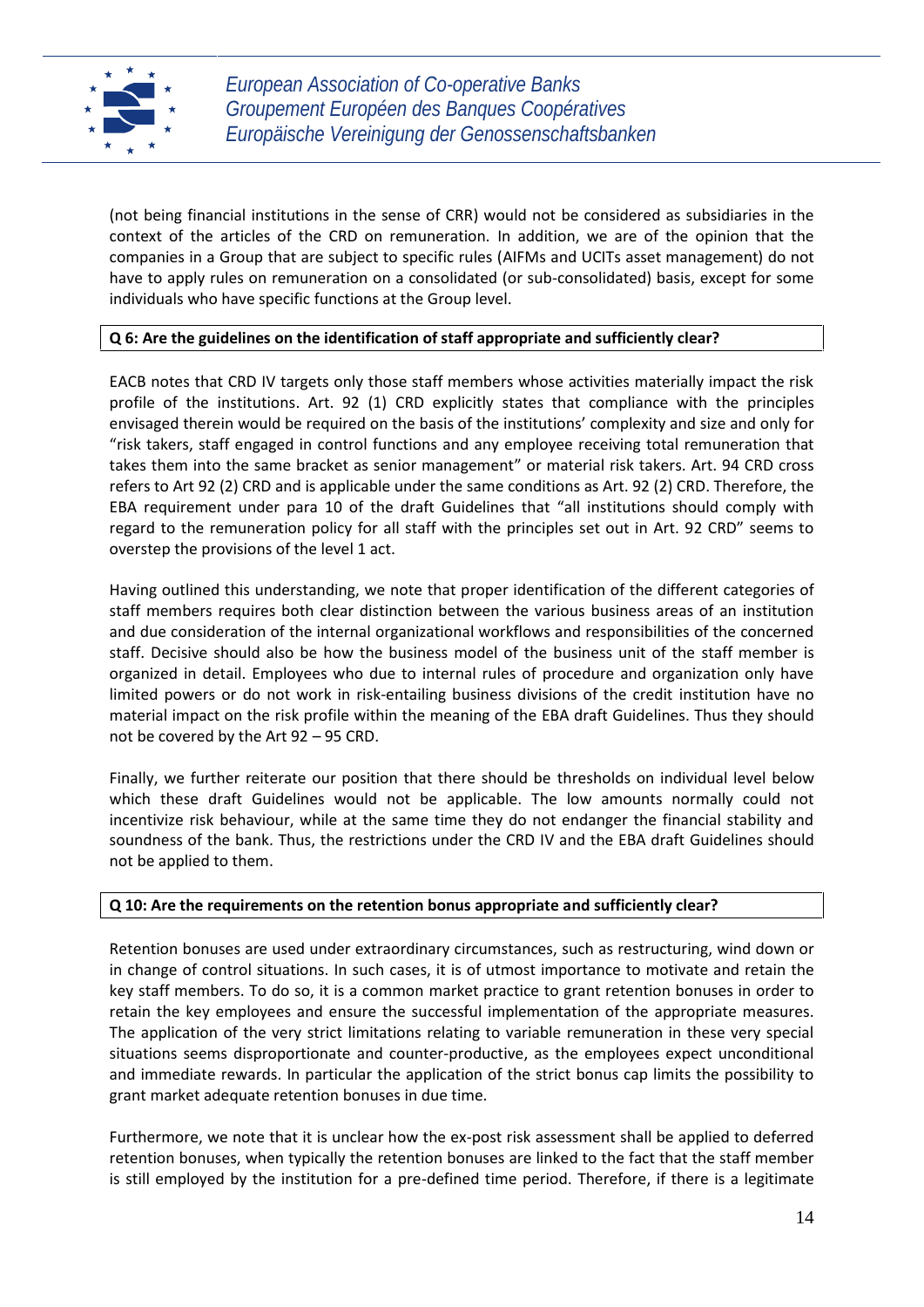

interest in awarding retention bonuses, the latter should be exempted from the application of the CRD IV rules relating to variable remuneration.

## **Q 11: Are the provisions regarding severance payments appropriate and sufficiently clear?**

We note that the framework on severance payment has been significantly expanded. The increased specification under the EBA draft Guidelines might go far beyond the CRD IV, which only requires that "payments relating to early termination of a contract reflect performance achieved over time and do not reward failure or misconduct". Thus, there is no explicit requirement to apply all other CRD IV remuneration rules to voluntary severance payments.

Para 152 states that certain severance payments (*payments mandatory under national labour law, mandatory following a decision of court; settlements made for the loss of office where they are subject to a non-competition clause; severance payments under para 146*) should not be taken into account for the purpose of the calculation of the ratio between the variable and fixed components of the remuneration. With specific reference to severance payments mandatory under national law, we are of the view that they should be excluded from all the restrictions established for variable remuneration (see para 118).

Moreover, the increased specification risks the very flexibility of severance pay as an instrument. In this respect, we note that the required prior determination of a maximum amount that can be awarded as a severance pay to the categories of identified staff (para 140) places further administrative burdens on the institutions. In addition, the Guidelines should take into account that the severance payment is not always a performance-related payment. Thus, for instance, where it is a part of a settlement for potential or actual labour dispute, it would normally qualify as liability for damage, rather than remuneration. Besides, settlements could often be a material money-saving instruments for the banks.

EACB Members are of the view that the provisions on severance pay under the EBA draft Guidelines should be without prejudice to the national labour and contract law stipulations. It need to be more clearly stated in the draft Guidelines, as it is in para 266 with regard to malus and clawback arrangements.

## **Q 12: Are the provisions on personal hedging and circumvention appropriate and sufficiently clear?**

The required spot-checking inspections made by human resources or internal control functions for compliance with the hedging prohibition would be another administrative challenge to the institutions. They would require additional human and time resources. Moreover, such inspections would also imply privacy and data security problems concerns.

# **Q 13: Are the requirements on remuneration policies in section 15 appropriate and sufficiently clear?**

We are of the view that the non-performing loan ratio is not an effective criterion to assess the performance and risks of the control functions. In fact, there would be a lack of objectivity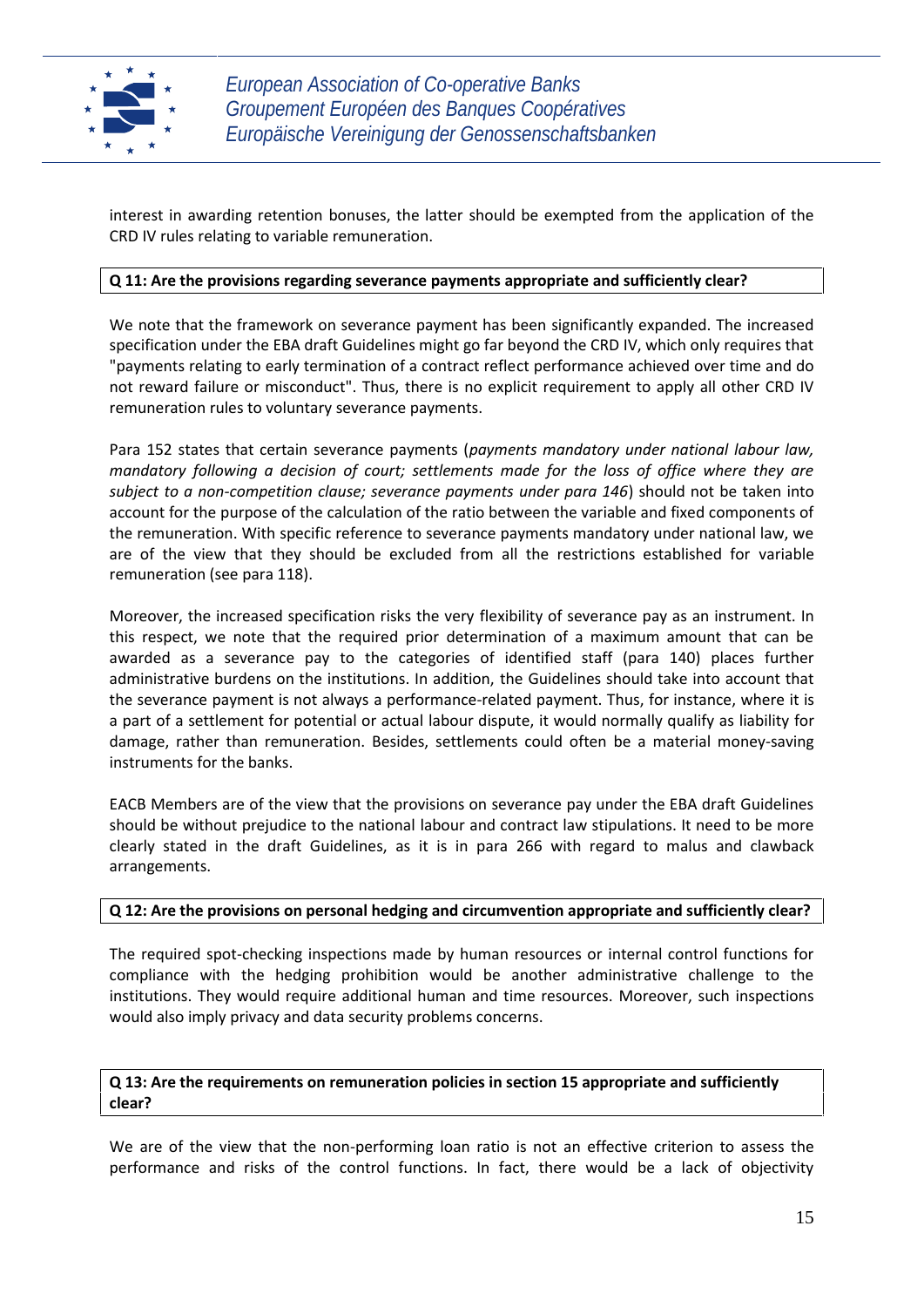

(consequently a possible conflict of interest) because control functions could be induced to not control properly on non – performing loans.

# **Q 15: Are the provisions on deferral appropriate and sufficiently clear? Q 17: Are the requirements regarding the retention policy appropriate and sufficiently clear?**

The mechanism of paying out of the variable remuneration is very complicated. EBA requires that the institutions pay the variable portion partly upfront and partly deferred and in an appropriate balance between equity, equity-linked and other eligible instruments and cash. On the top of it before paying out the deferred part of cash or the vesting of deferred instruments, they should reassess the performance and, if necessary, apply risk adjustment to align variable remuneration to additional risks that have been identified or materialized after the award. The minimum deferral periods are set at 3 to 5 years (or even higher) and the minimum deferred portion of the variable remuneration component is set at 40% to 60% and could go even above for particular high amounts. In a similar way, setting of retention periods is quite complicated and requires due consideration of the impact of the staff members and the applied deferral period.

We note that the proper implementation of this complex system would require setting-up (or at least upgrading) of technical infrastructure and involve additional human resources. The cost of the implementation and administration of the entire process is relatively similar in all institutions, regardless of the number of employees affected. Thus, smaller institutions could be excessively burdened. To be more specific, the average estimations we have from one jurisdiction suggest that the introduction of deferral framework in a single institution would require approx. 1.5 qualified staff members per year, while the post administration of a deferral system would take the efforts of approx. 0.5 qualified staff members per year. This would result in initial costs in amount of approx. EUR 90 mil. (or approx. 3.5% of the net profit of the sector after tax) and annual costs in amount of approx. EUR 30 mil. (or approx. 1.1 % of the net profit of the sector after tax) for the cooperative sector in this respective jurisdiction.

In this context, we would like to indicate that the above thresholds (for deferral and retention) do not take into consideration business models of the different institutions. For banks with limited speculative activities , where the assumed risk is significantly restricted, those thresholds would be quite burdensome, implying excessive costs. Finally, we note that applying deferral to relatively junior staff on modest salaries in institutions with risk-averse business models would undermine the rationale for variable remuneration and erode the link between performance and reward. It will be counterproductive for smaller amounts and might easily lead to removal of skills from the sector.

**Q 16: Are the provisions on the award of variable remuneration in instruments appropriate and sufficiently clear? Listed institutions are asked to provide an estimate of the impact and costs that would be created due to the requirement that under Article 94(1)(l)(i) CRD only shares (and no share linked instruments) should be used in parallel, where possible, to instruments as set out in the RTS on instruments. Wherever possible the estimated impact and costs should be quantified and supported by a short explanation of the methodology applied for their estimation.**

One of the further complexities of the pay out of variable remuneration is the fact that 50 % of both the upfront and the deferred payment has to paid out in instruments, where the "instrument part" has to balance between two kinds of instruments – shares and similar instruments and "other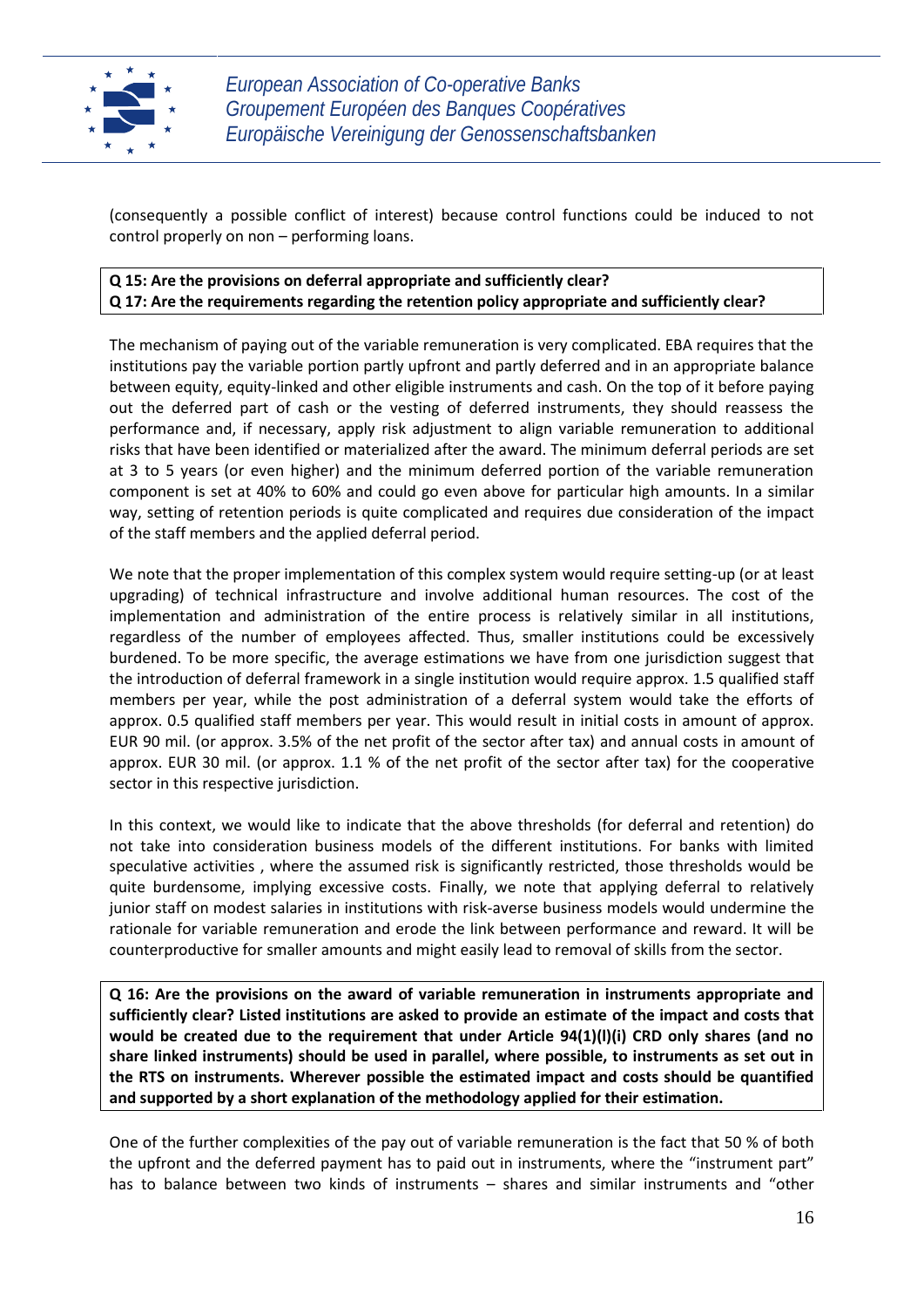

instruments" (which can be fully converted to CET1 instruments or written down and which adequately reflect the credit quality of the institution as a going concern and are appropriate to be used for the purposes of variable remuneration). While EACB members acknowledge that CRD IV provides for pay out in instruments, we see some of the rules envisaged under the draft Guidelines as not strictly in line with the mandate given by the EU legislature. The draft provisions on pay out in instruments create a very complex and burdensome mechanism. This is especially relevant if those provisions are intended to be applied to all staff members within the group that receive variable remuneration, irrespective of its amount. A number of specific concerns shall be outlined.

It has to be underlined that the obligation to create shares or share-linked instruments for remuneration purposes only, implies a burden and extraordinary costs (e.g. yearly external valuation) that would be disproportionate in the case of smaller institutions. In such institutions, the establishment of the plan its application and monitoring would be imposed on the directors, since the banks cannot simply hire additional staff. Also for this reason, the application of the rules to smaller institutions as well as on low variable remuneration has to be avoided.

Moreover, it has to be underlined that due to the specificities of the cooperative form of enterprise, a pay-out in shares would create various legal and factual problems (limitation of shares per member, limited voting rights, no transferability, redemption only to the cooperative) and severely conflict with the governance of cooperative banks. In particular, since the cooperative shares can only be redeemed to the coop, which has the unconditional right to refuse redemption, these instruments are unsuitable for remuneration purposes. Thus, the payment in shares is no option at all. Since cooperative banks are not listed, Art. 94(1)(l)(i) does not even require them do so. Equally, there are no "equivalent ownership rights". The most realistic and appropriate solution for cooperative banks would be creation of an alternative mechanism that allows allocation of indexed variable compensations, which would be paid at the end of a given retention period and the amount of which would be dependent upon the variation of a fixed economic indicator of the bank. We urge EBA to explicitly address this issue in the case of cooperative banks in the draft Guidelines. We are convinced that guidance is required particularly on this issue in order to avoid debates on the national level and to ensure a convergent application of the CRD IV.

We also note that in a number of jurisdictions award of remuneration in shares is not legally permitted. Same restrictions might be applicable to share-linked instruments which mimic the shares. The EBA draft guidelines should provide for guidance in such cases, which may particularly occur in jurisdictions outside the EU.

Secondly, the requirement that listed companies must use shares rather than share-linked instruments constitutes a considerable change of the regulatory practice. In addition, the implementation and administration of real share programs involves significantly increased resources, organizational burden (e.g. complex legal limitations and approval procedures for acquisition of own shares), money and time wise. The basic purpose of the instrument-requirement of CRD IV to put the staff into an owner-like position in order to align the staff´s interests with those of the stakeholders and to incentivize the staff to increase the institutions value can be just as well achieved when using share linked instruments which are calculated based on the share price (market price) of the listed institution. In this respect, we advocate for the maintaining the flexibility on the use of capital instruments for the payment of variable compensation.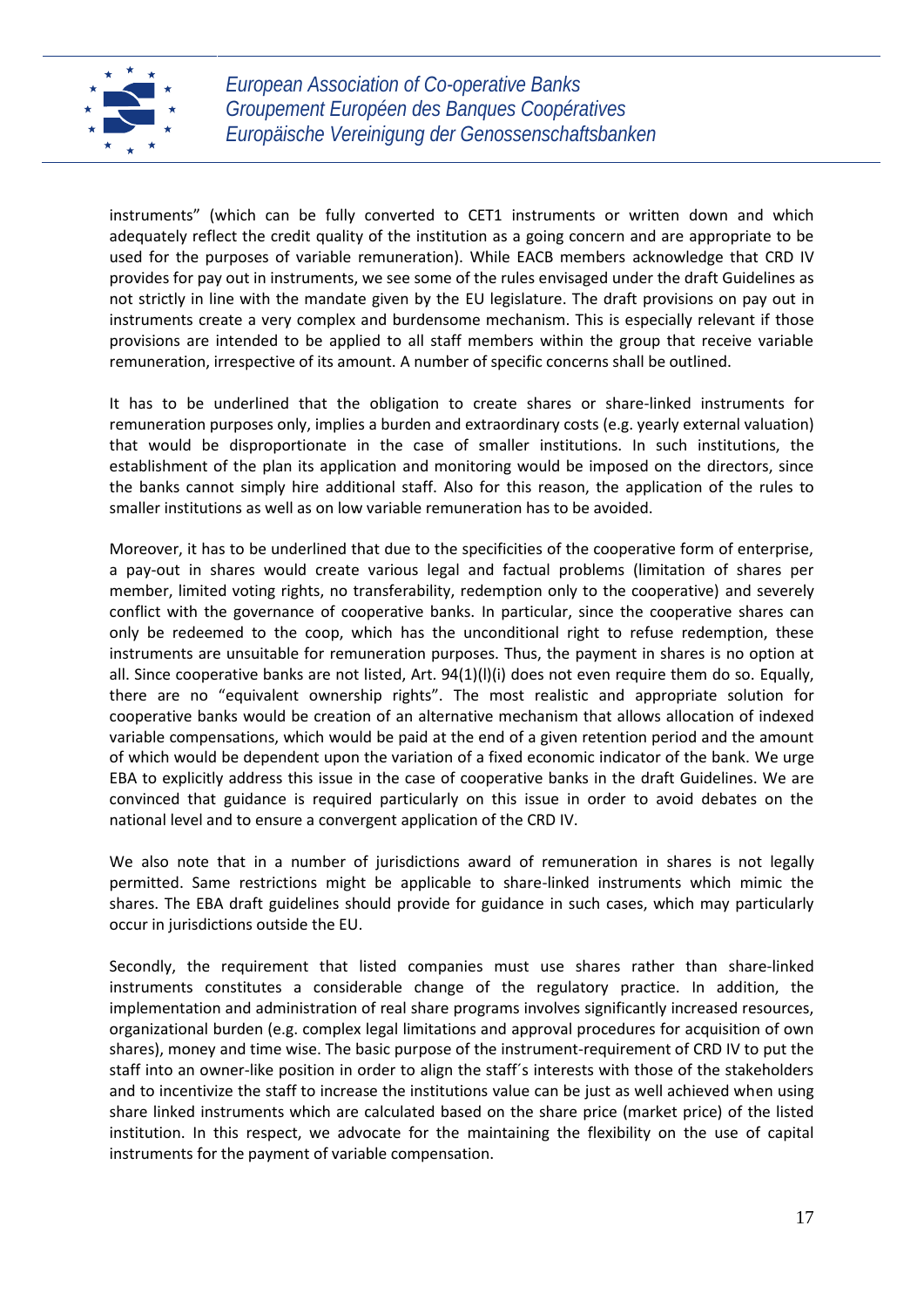

In addition, we suggest that the EBA draft Guidelines should more clearly envisage that group-wide share-linked instruments can be used in a group context.

Finally, the requirement to pay out balance shares and other instruments will be difficult to implement what should be better reflected in the EBA draft Guidelines:

- Particularly for smaller institutions the pay-out in a second instrument would imply a significant increase of complexity and of the administrative burden. The fear of the administrative burden of the pay-out in two instruments might even be perceived by smaller institutions as a relevant obstacle for the issue ADT1 or T2 instruments. The obligation for a use of a second instrument should therefore be neutralized for smaller institutions and for lower amounts of variable remuneration. Moreover, the EBA should consider "*de minimis levels"* for the issue of ADT1 or T2.
- As for the availability of those instruments (para 250) the guidelines should explicitly state that any grandfathered instruments are not "available instruments". In quite some cooperative groups and networks certain own fund instruments, which do no more qualify as Common Equity under CRR have been "downgraded to ADT1 or T2. Many of such instruments are even "phased out" over time or even taken purchased back by the banks since they are no more attractive. By no means should such instruments, which were not issued as ADT1 or T2 be considered as available.
- We strongly support that banks which are typically not wholesale funded would be exempted from paying out in a second instrument.
- Awarding "other instruments" might also be very costly and less attractive for the staff members, since generally those instruments are designed and therefore more appropriate for institutional investors rather than for individuals. Particularly, due to regulatory restrictions normally such instruments may not be repurchased by the institution itself and the dates of first call for such instruments may not be aligned with the respective remuneration schemes.
- Another major concern is that such instruments are not very liquid and there is hardly any secondary market for the staff members to sell those instruments at the end of the retention period. Against this background, we suggest that an alternative mechanism should be considered allowing allocation of indexed variable compensations, which would be paid at the end of a given retention period and the amount of which would be dependent upon the variation of the value of a capital instrument issued by a cooperative bank (for those cooperative banks who have issued such capital instruments), other than cooperative shares. Since no payment would occur before end of a given retention period, this mechanism would avoid any adverse social and tax consequences for the concerned individuals.

## **Q 20: Are the requirements in Title VI appropriate and sufficiently clear?**

Even if we much appreciate for transparency purposes the quantitative information on remuneration that banks must provide, we are quite concerned about the disaggregation of that information as required by para 305. For the small cooperative banks considering their mutual character and the fact that they mainly operate in limited geographical area, disaggregation data on remuneration could imply a privacy problem. In a number of small institutions there is only one senior management whose remuneration would be easily known by everyone. To avoid this, we are of the view that EBA should consider the provision of Art. 450 (2) CRR, which gives regard to the size, internal organisation and the complexity of the institutions' activities while imposing disclosure requirements.